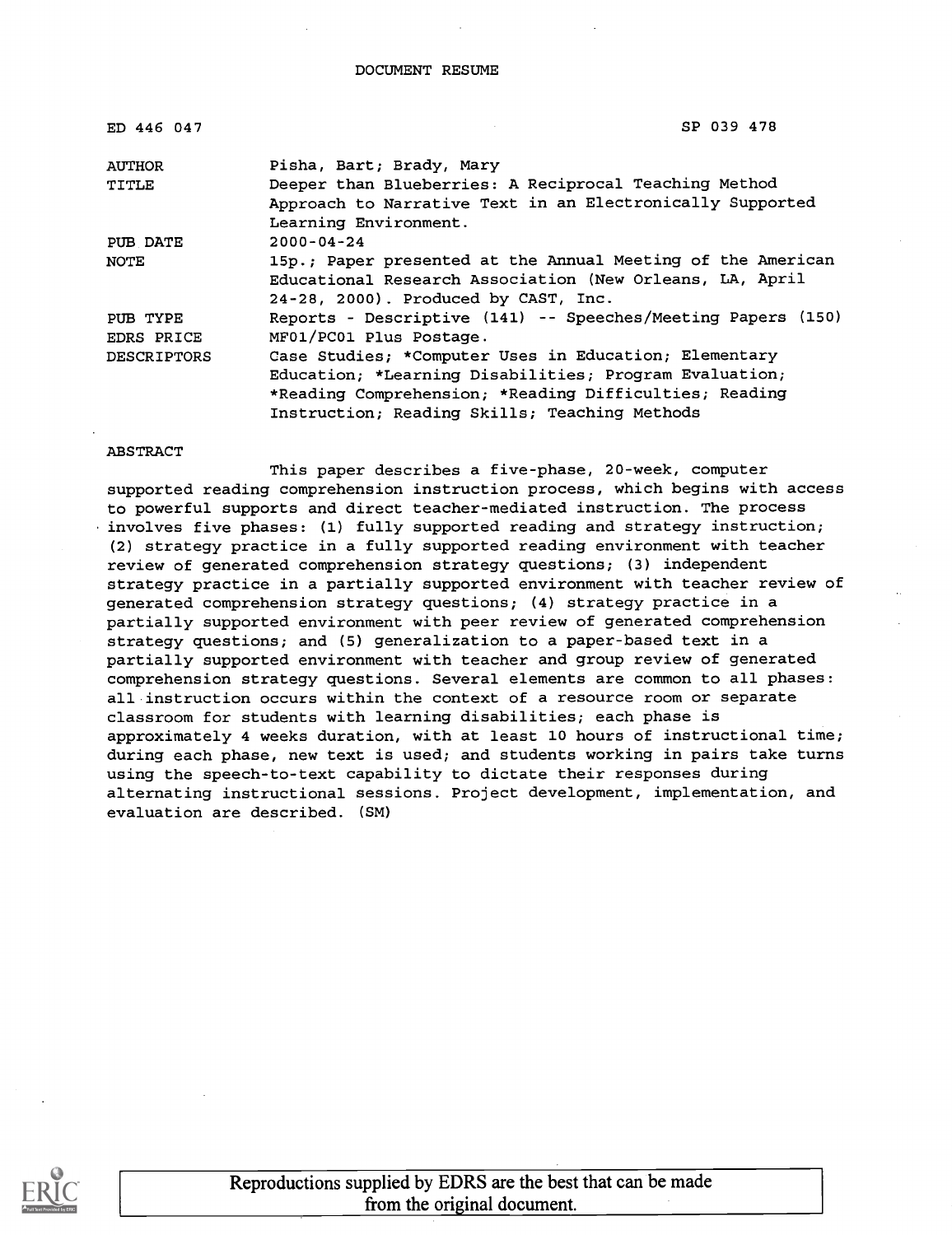# Deeper than Blueberries:

A Reciprocal Teaching Method Approach to Narrative Text in an Electronically Supported Learning Environment

Bart Pisha, Ed.D.

Mary Brady, Ph.D.

 $\mathbf{A}$ 

CAST 39 Cross St. Peabody, MA 01960 (978) 531-8555 bpisha@cast.org http://www.cast.org

### BEST COPY AVAILABLE

PERMISSION TO REPRODUCE AND DISSEMINATE THIS MATERIAL HAS BEEN GRANTED BY

'isk

TO THE EDUCATIONAL RESOURCES INFORMATION CENTER (ERIC)

#### U.S. DEPARTMENT OF EDUCATION

NATIONAL INSTITUTE OF EDUCATION EDUCATIONAL RESOURCES INFORMATION CENTER (ERIC)

- This document has been reproduced as received from the person or organization originating it.
- Minor changes have been made to improve reproduction quality.
- **Points of view or opinions stated in this docu**ment do not necessarily represent official NIE position or policy.

522620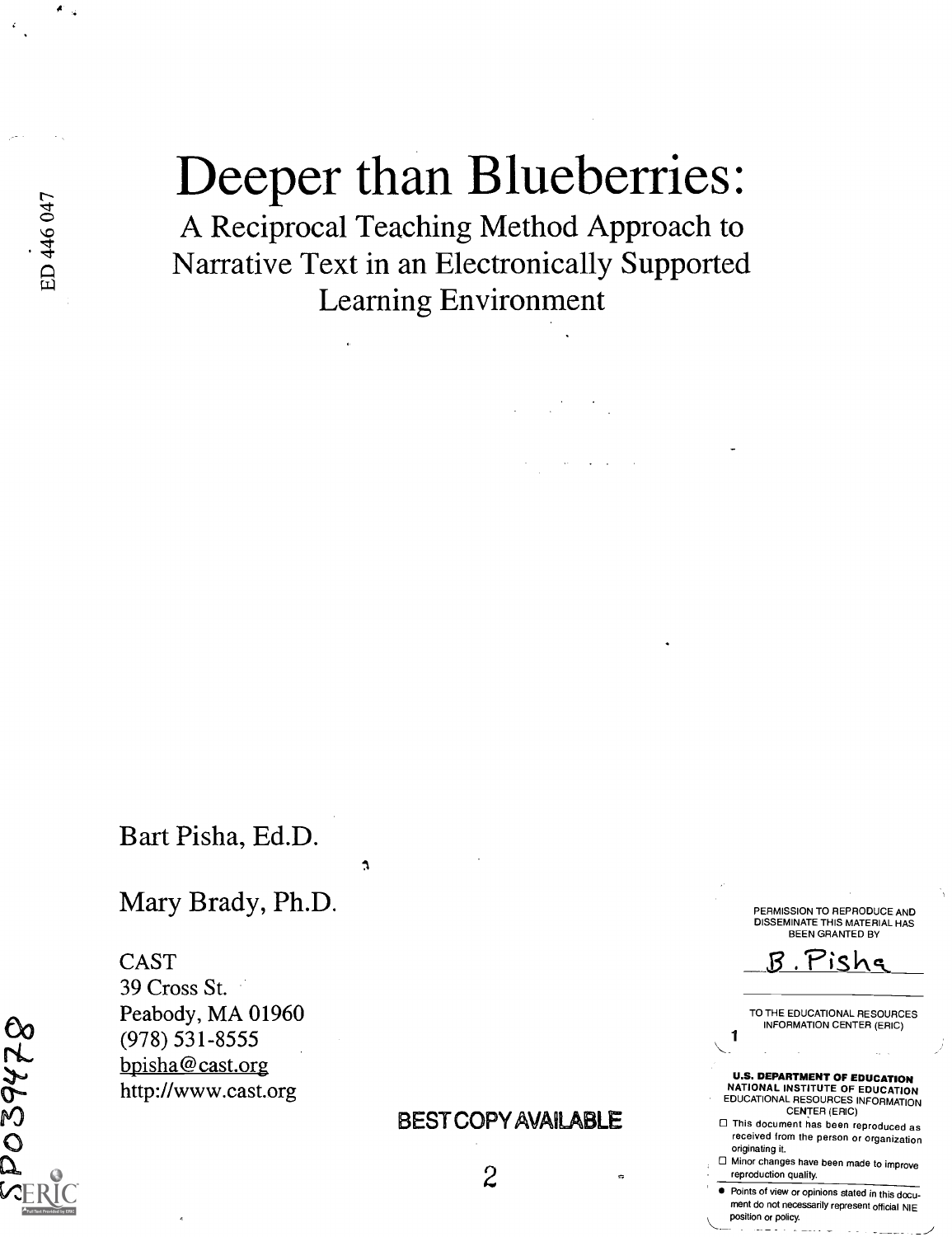#### PROJECT ABSTRACT

# Engaging the Text: Reciprocal Teaching and Questioning Strategies in a Scaffolded Learning Environment

- 1. In the area of reading comprehension, students with learning disabilities and their teachers have at least one thing in common – while they both learned effective strategies, they may be unable to bring them into play. For students, the process of decoding words requires so much effort that they are often unable to approach text strategically to construct its meaning, in spite of having been taught helpful strategies. Likewise, many teachers know about labor intensive teaching strategies which have been shown to be successful in helping students, but they simply do not have the time or resources to implement them consistently.
- 2. A common solution in the face of such limitations is to multiply limited capacity by with better tools. In the proposed project we seek to investigate whether there are better classroom tools available to support students with learning disabilities in becoming strategic readers.
- 3. Our research plan is a mirror of what we intend for our teachers and students. We will use existing strategies for teaching students with learning disabilities, but we will apply those strategies in the context of a more supportive technology than those usually found in classrooms. We propose to combine promising strategies with supportive technologies and then to asses whether this combination creates a better environment for both the teaching and learning.
- 4. The teaching strategies we will use are adopted from the Reciprocal Teaching Method which has been developed and researched over the last two decades. We will integrate these methods for developing active reading strategies within traditional curricular content that has been significantly enhanced through text-to-speech and speech-to-text technologies. In this digital form there will be many supports for the apprentice reader  $-\text{in}$  both decoding and strategy development. These new highly supportive curricular materials will provide scaffolding for students during instruction



 $\theta_{\rm max}$ 

3

 $\Rightarrow$ 

 $\mathbf{r}$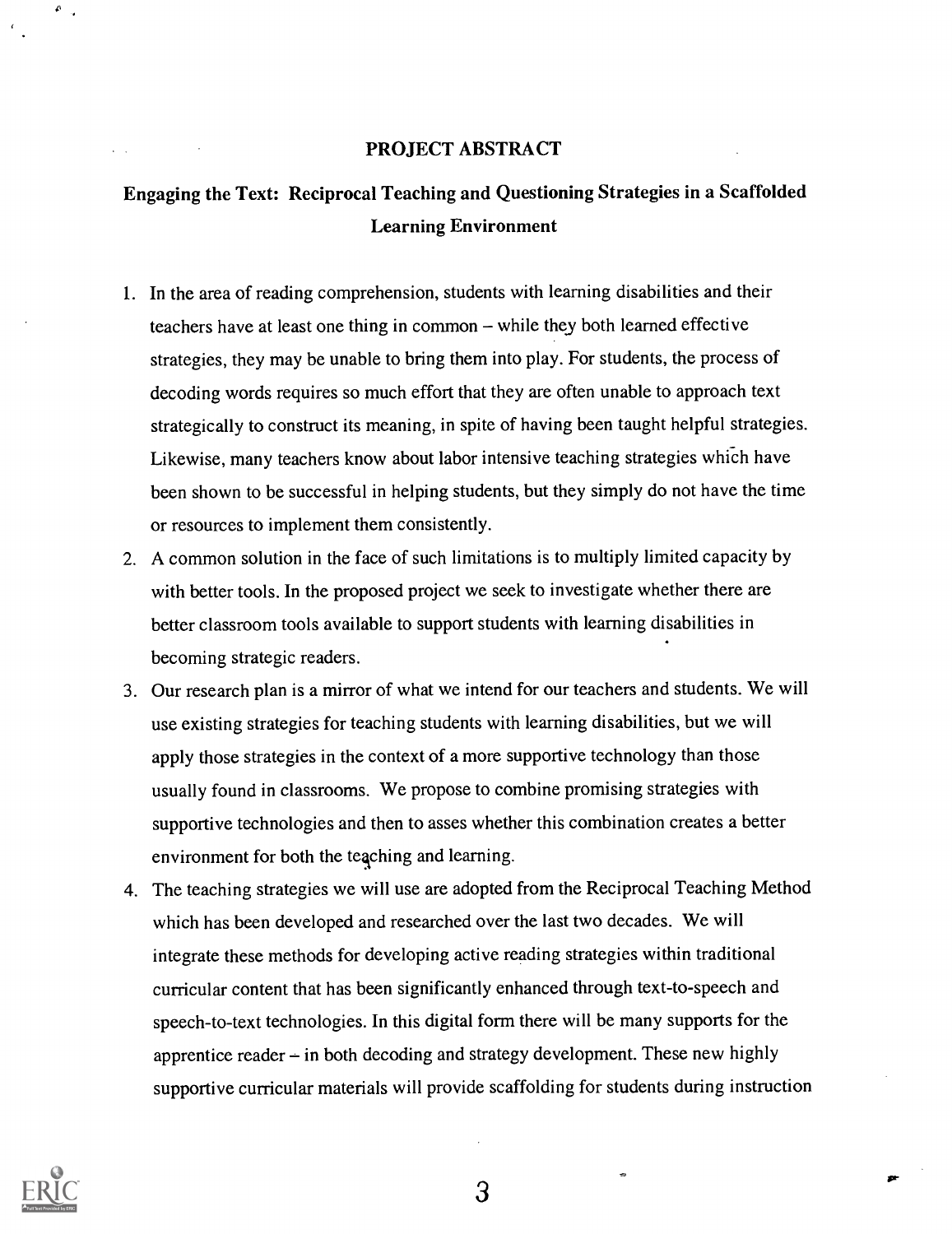- and practice. As the student develops competency in active reading, electronic and pedagogical supports will be gradually withdrawn.
- 5. CAST will assess the success of this method in helping learning disabled middle school students develop comprehension skills and achieve success that is evident across reading contexts through a systematic, controlled evaluation of the method. Results will be disseminated through avenues that will affect both the kinds of curricula that are being developed  $-$  at a time when publishers are seeking digital solutions to demands for inclusion  $-$  and the strategies for using the new kinds of curricular technologies that are arriving in every classroom in America.



 $\mathfrak{I}$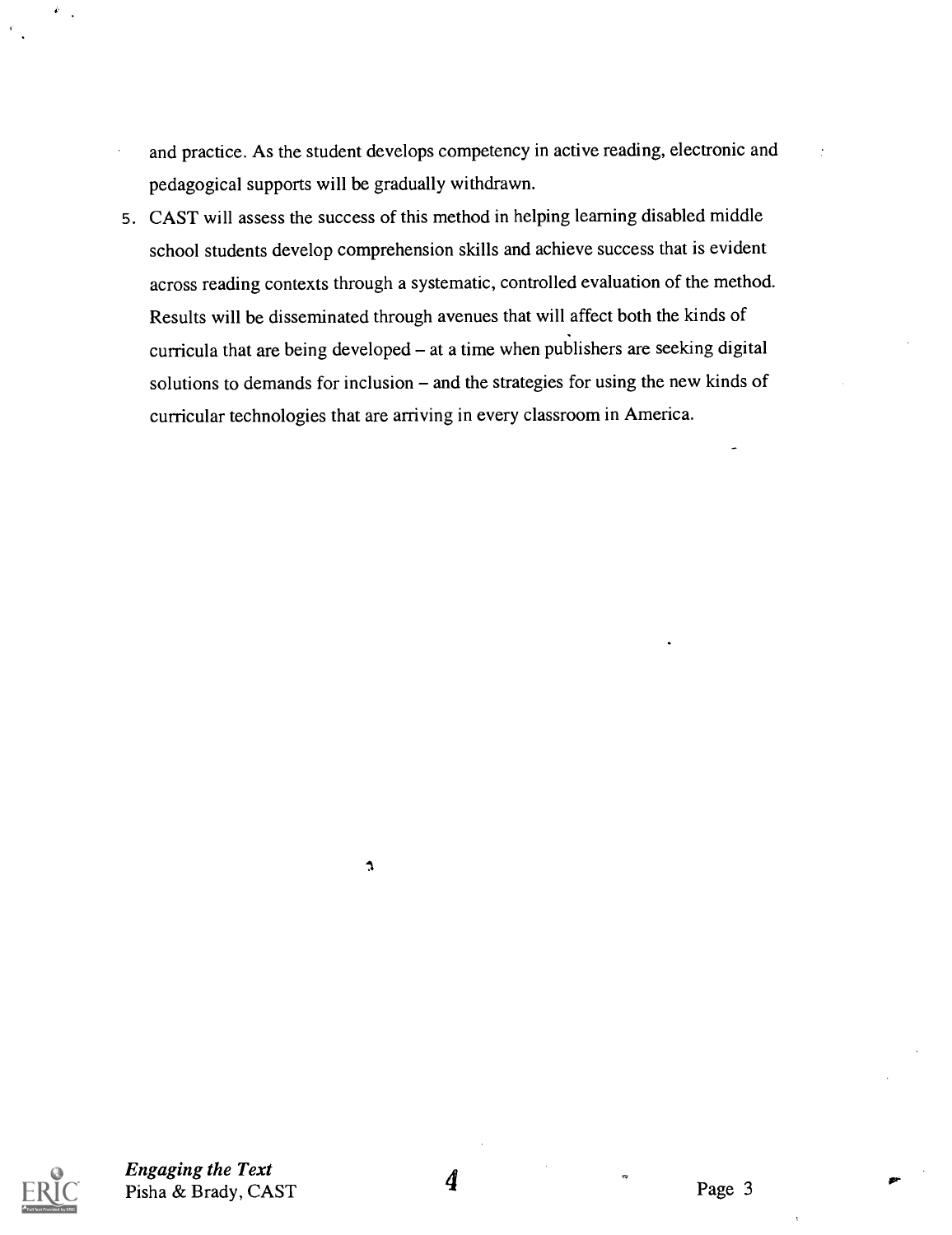# The Intervention:

We have devised a five phase, twenty week process of computer supported reading comprehension instruction, beginning with access to powerful supports and direct teacher-mediated instruction. The process proceeds through three support fading and practice phases to a final phase of generalization in an ordinary, unsupported, text-onpaper environment.

Several elements are common to all phases of our proposed instructional technique: a) All instruction will take place within the context of a resource room or a substantially separate classroom for students with learning disabilities. b) Each-phase is of approximately four weeks duration, encompassing a minimum of ten hours of instructional time. c) During each phase, new text will be used. d) Students working in pairs will take turns using the speech-to-text capability to dictate their responses during alternating instructional sessions.

| Phase One: Fully supported reading and strategy instruction:                 | 2 kilom | $\sim$ $\sim$ |
|------------------------------------------------------------------------------|---------|---------------|
| Students, in groups of up to four, will work directly with a teacher and the |         |               |

computer. Teachers will instruct the students in Reciprocal Teaching, including the importance of monitoring their own understanding of text as they read, and in the generation of appropriate questions with which to do this. Students will also be taught to use CAST's eReaderTM text to speech software and Naturally SpeakingTM or other appropriate dictation (speech-to-text) program both separately and in combination.

The eReader will read digitized versions of their own Language Arts books (primarily novels), prepared with embedded questions of the sorts that students are learning to generate as they read, into audible spoken words. This use of copyrighted material is permitted under the doctrine of fair use. This will: a) support students' decoding skills, allowing them to concentrate on comprehension, b) expose them to appropriate strategies in the context of reading materials, and c) familiarize them with comprehension monitoring questions in context, modeling the generation process that they will undertake independently in subsequent phases.



5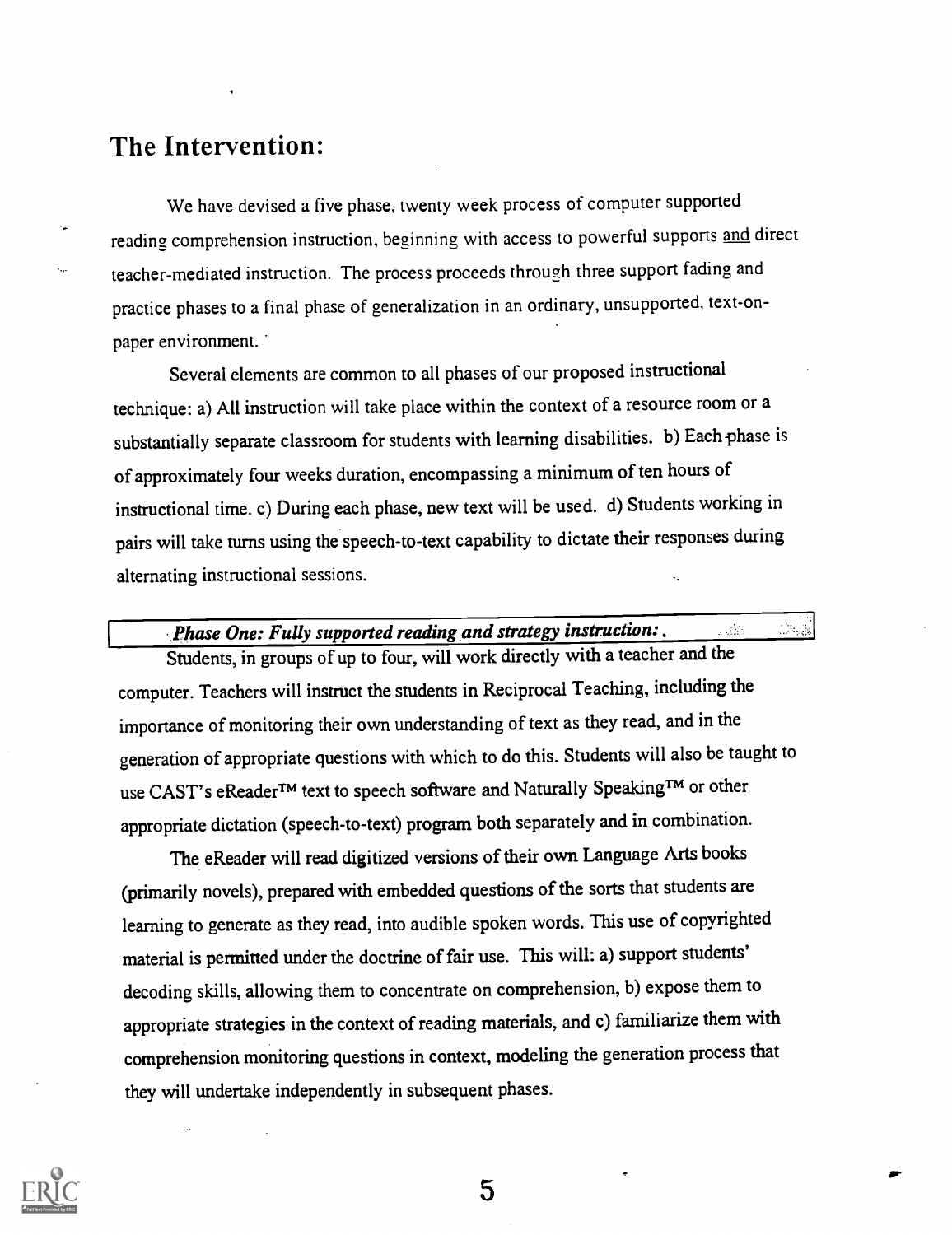Phase Two: Strategy practice in a fully supported reading environment with teacher review of generated comprehension strategy questions:

In groups of two, students will use the text-to-speech capacity of CAST's eReaderTM to "read" chapter length passages from their own Language Arts books. At intervals in the prepared texts, the computer's voice will prompt students to generate, ask themselves, and answer comprehension questions of the sort they were taught to generate and use during the first phase. One of the pair will "write': the questions into the passage at the prompts using the Naturally Speaking™ speech-to-text system.

When the passage has been read and the questions generated, students will save their work electronically and print a copy out for review by their teachers and the experimenters. Teachers will give students feedback on the appropriateness of the generated questions, and provide further instruction as needed.

# Phase Three: Independent strategy practice in a partially supported environment with teacher review of generated comprehension strategy questions::

In groups of two, students will use the text-to-speech capacity of CAST's eReader<sup>TM</sup> to "read" chapter length passages (but not prompts to ask themselves questions) from their own Language Arts books. At intervalsin the prepared texts embedded icons that "speak" directions when clicked with the mouse will prompt students to generate, ask themselves, and answer comprehension questions. One of the students will "write" the questions into the passage using the Naturally Speaking™ speech-to-text system.

When the passage has been read and the questions generated, students will save their work electronically and print a copy out for review by their teachers and the experimenters. Teachers will provide feedback on the appropriateness of the generated questions.

Phase Four: Strategy practice in a partially supported environment with peer review of concrete comprehension strategy questions: generated comprehension strategy questions:

In groups of two, students will read chapter length passages to themselves. These passages will be presented on the computer's screen, but the text-to-speech capacity will not be available. Students will generate, ask themselves, and answer comprehension strategy questions as they have before, but they will not be prompted when to generate



Engaging the Text Pisha & Brady, CAST 6 Page 5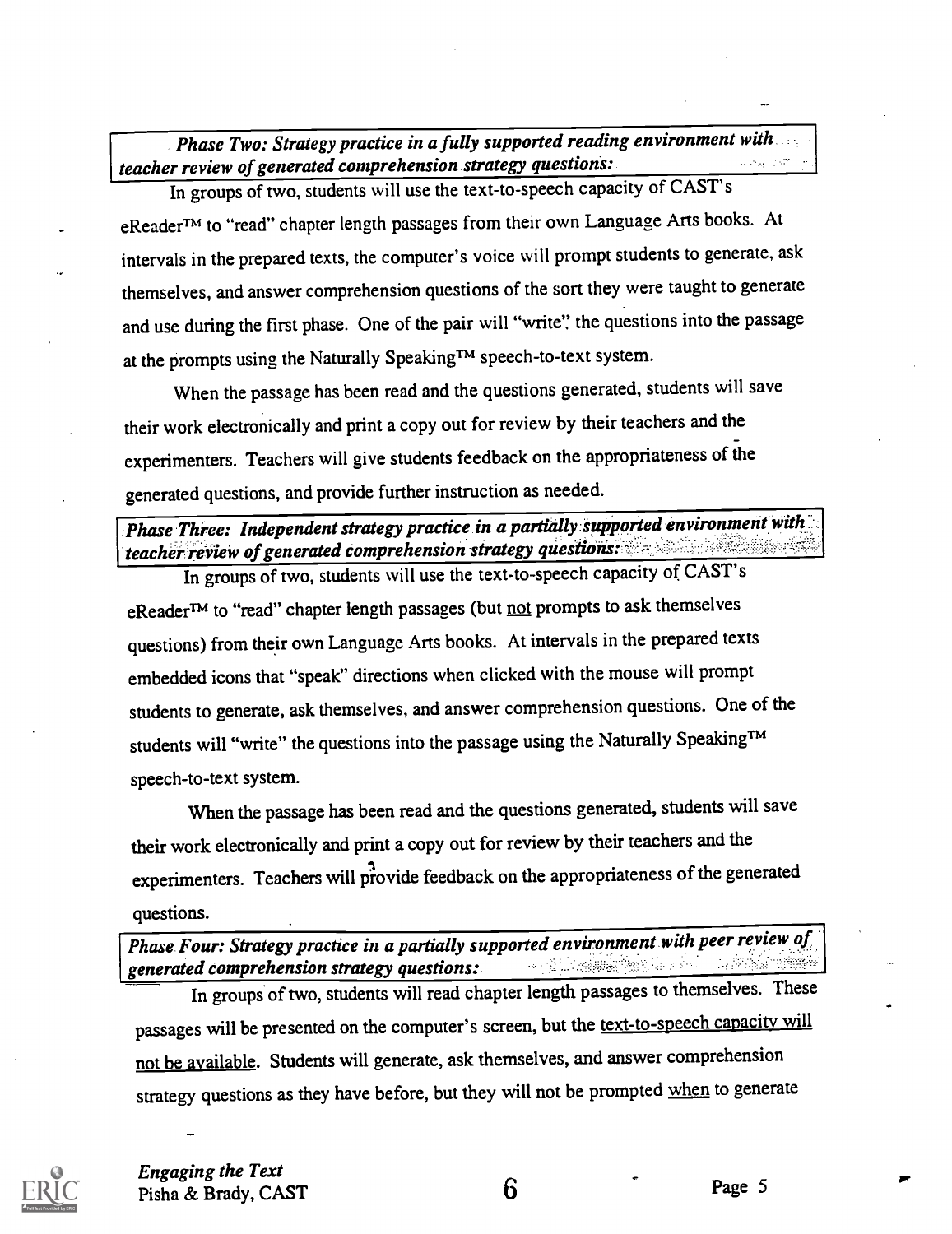them. with one student "writing" the questions into the passage using the Naturally SpeakingTM or other speech recognition software. When the passage has been read and the questions generated. students will save their work electronically and a copy of the computer file will be given to the teacher. This file will later be provided to a pair of students who are to read the same passage. The second pair will use the student-prepared comprehension strategy questions and, in a brief meeting with the teacher and the students who generated the questions, share their impressions of the usefulness of the questions and make suggestions for improvement where warranted.

Phase Five: Generalization to paper based text in a partially supported environment with teacher and group review of generated comprehension strategy questions:

In groups of two, students will again read. Their passages will be presented in standard written form, but photocopied copies will be used so that students can mark on the text. At intervals in the prepared texts, students will generate, ask themselves, and answer comprehension strategy questions. One will "write" the questions into a computer file using the Naturally Speaking<sup>TM</sup> speech-to-text system.<sup>1</sup> When the passage has been read and the questions generated, students will save their questions electronically and print a copy out for review by their teachers and the experimenters.

# Research Design

Year 1: Development of the instructional technique through formative evaluation: (1998-1999) During the first year of the study, the focus will be on developing the instructional technique. To this end, a formative evaluation consisting of four overlapping development cycles will be conducted, and the methods used to collect information during this phase will be primarily those of qualitative inquiry (Lawson, 1974; Flagg, 1990).

Research Question: What elements should be built into an instructional technique that integrates Reciprocal Teaching plus technology-based supports for practice to help students with learning disabilities take an active role in their own reading comprehension by engaging in self-questioning and other validated comprehension strategies?



Engaging the Text Pisha & Brady, CAST The Case of The Page 6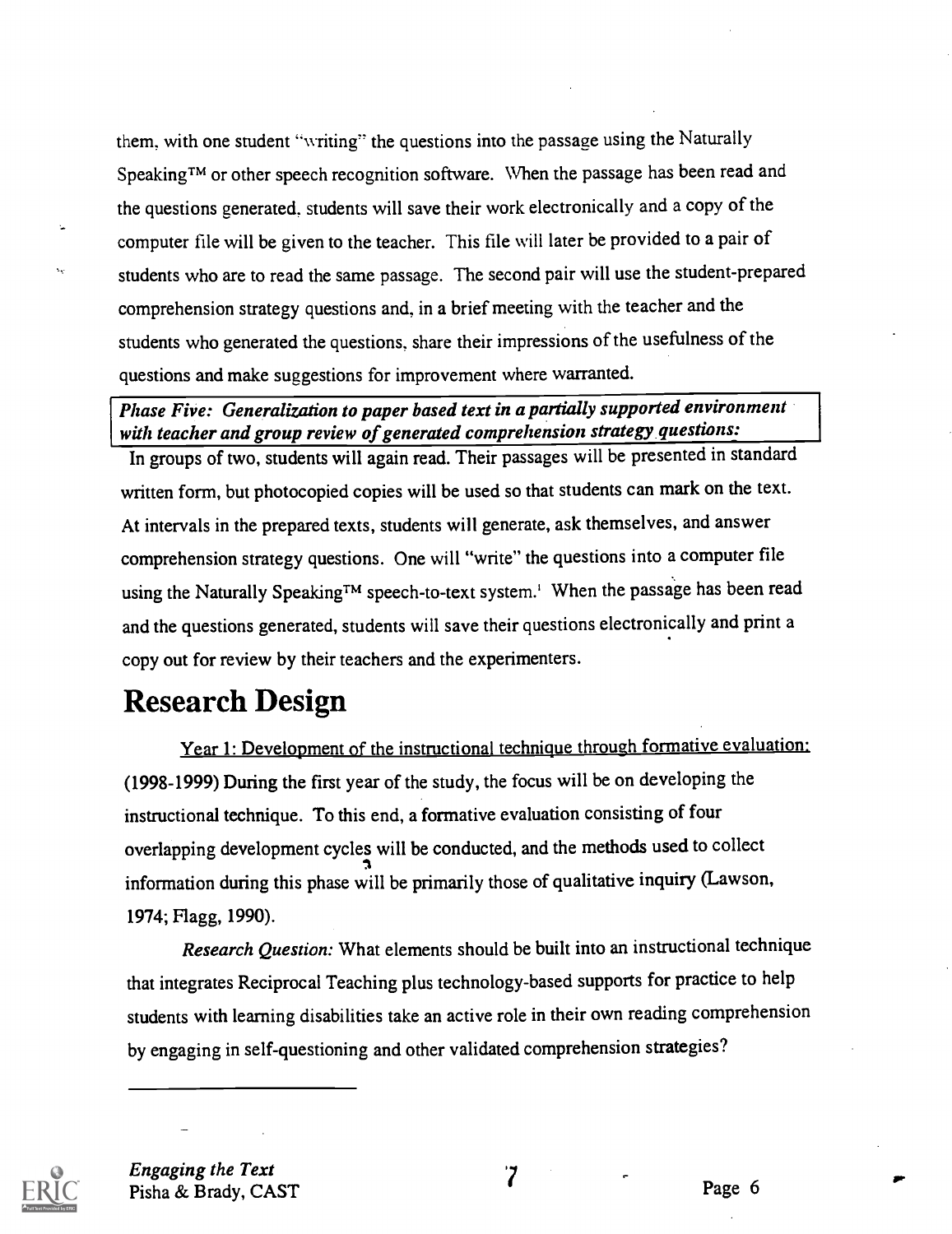This phase consists of four overlapping cycles (see table 1) In the first cycle, we will develop and test teacher procedures for reading comprehension and questioning strategies instruction, and test usability of existing elements of the technology (CAST's eReader<sup>™</sup> and Naturally Speaking<sup>™</sup>). In cycle two, we will focus on different ways of incorporating the four elements of reciprocal teaching: a) questioning, b) summarization, c) prediction and d) seeking clarification on unclear points, into formatted text to be "read" by the computer. In cycle three, we will examine the frequency'and placement of prompts in text. In cycle 4, we will combine what we have learned in the previous cycles and apply it to a paired practice situation.

| <b>PHASE 1</b>    |                                                                            | (Year 1)                                    |              |                  |
|-------------------|----------------------------------------------------------------------------|---------------------------------------------|--------------|------------------|
|                   | Systematic formative evaluation to develop the new instructional technique |                                             |              |                  |
|                   | <b>Exploration</b>                                                         | <b>Development</b>                          | <b>Trial</b> | Refinement       |
| Cycle 1:          | 2 week                                                                     | 2 week                                      | 1 month      | 2 week           |
|                   | exploration                                                                | development                                 | trial        | refinement       |
|                   |                                                                            |                                             |              | (Cycle 2 begins) |
| Cycle 2:          | 2 week                                                                     | 2 week                                      | 1 month      | 2 week           |
|                   | exploration                                                                | development                                 | trial        | refinement       |
|                   |                                                                            |                                             |              | (Cycle 3 begins) |
| Cycle 3:          | 2 week                                                                     | 2 week                                      | 1 month      | 2 week           |
|                   | exploration                                                                | development                                 | trial        | refinement       |
|                   |                                                                            |                                             |              | (Cycle 4 begins) |
| Cycle 4:          | 2 week                                                                     | 2 week                                      | 1 month      | 2 week           |
|                   | exploration                                                                | development                                 | trial        | refinement       |
| <b>PHASE 2</b>    |                                                                            | (Year 2)                                    |              |                  |
|                   | Twenty week pilot study of the instructional technique                     |                                             |              |                  |
|                   | Pretesting                                                                 | <b>Trial</b>                                | Post-        | Final            |
|                   |                                                                            |                                             | testing      | adjustment       |
| PHASE 3           |                                                                            | (Year 3)                                    |              |                  |
|                   | Twenty week field testing and validation of the instructional technique    |                                             |              |                  |
|                   |                                                                            |                                             |              |                  |
|                   | Pretesting                                                                 | <b>Intervention</b>                         | Post-        |                  |
|                   |                                                                            |                                             | testing      |                  |
|                   |                                                                            |                                             |              |                  |
| <b>CASE STUDY</b> |                                                                            | (Encompasses Phases 2 & 3, Year 2 - Year 3) |              |                  |

Table 1: Timeline'

<sup>1</sup> Please note that while conducting the evaluation, changes in the timeline may occur because of school vacations.



Engaging the Text Pisha & Brady, CAST 8 Page 7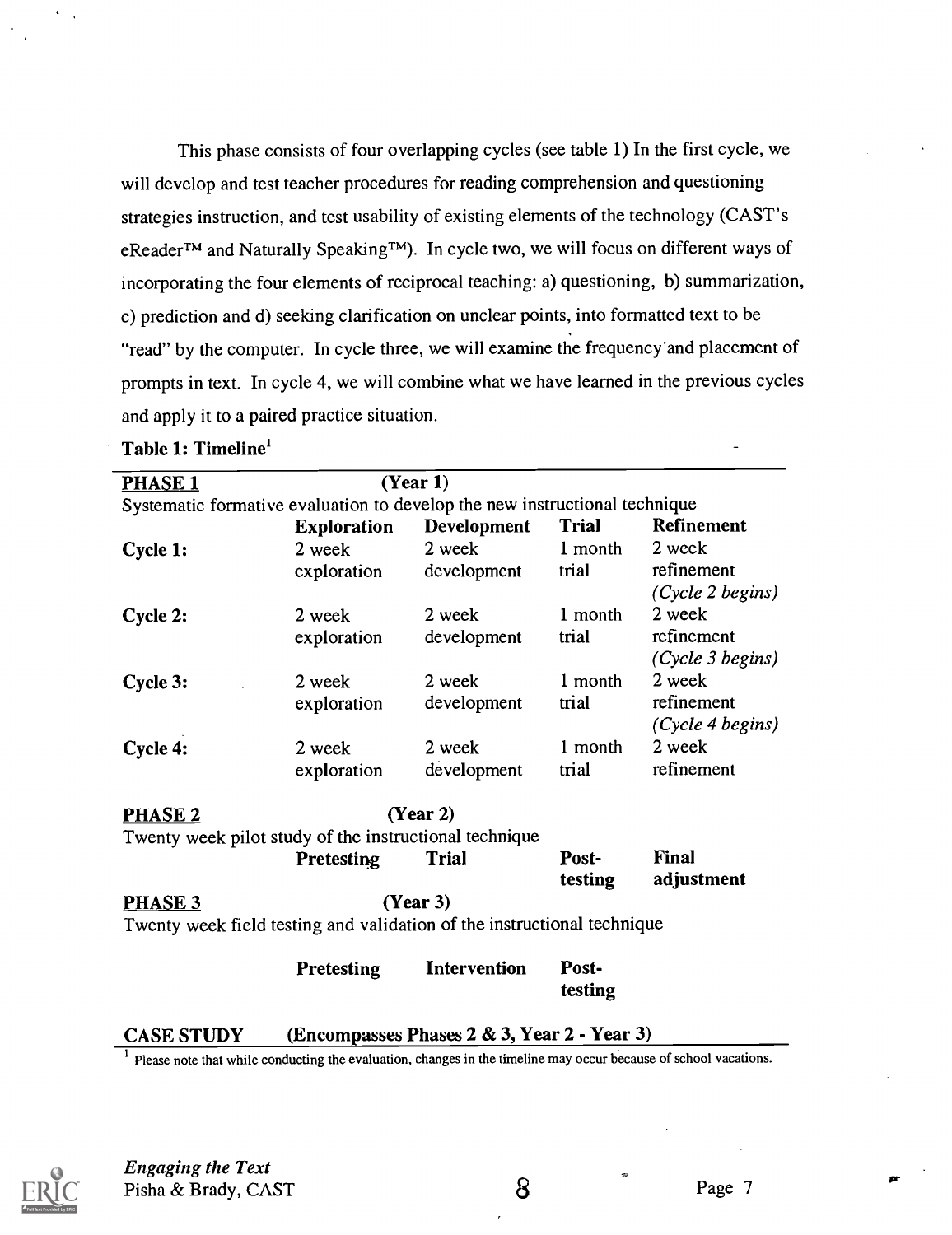Within each cycle, there are four activities (see Table 1): a) Exploration is twoweeks of intense work with one group of five students, exploring target elements in the instructional technique. b) Development is one-month of materials and procedure development based on data gathered during Exploration. c) Trial is a one-month assessment of a more refined implementation of the instructional technique, and d) a onemonth Refinement period based on data gathered during the Trial cycle.

Year 2: Pilot testing of the instructional technique: (1999-2000) During the second year of the study, the focus will be on testing the instructional technique during a twenty week pilot study; qualitative and quantitative techniques will be used. While not a formal evaluation, it will be in most respects summative. Intensive case studies of four students using the instructional technique will be initiated, and will continue through the third year. These will help us gauge the degree of generalization of active, strategic reading and resulting improvement to comprehension of classroom work.

Research Question: Does the newly developed instructional technique show promise to help students learn to read more strategically and so improve their reading comprehension?

During this phase, approximately 36 students will participate. At least 18 students will use the instructional technique and an equal number will serve as a control group, using standard written materials and ordinary instruction. Pre-tests measuring standardized reading comprehension and attributions/self-concepts will be administered to all students. Students in the intervention group will begin the 5 phase, twenty-week process of instruction plus computer supported reading comprehension strategy practice. Students in the control group will use standard text-based materials and receive teachers' customary instruction. Students will be observed using the approach twice weekly. Student and teacher feedback will be used to make final adjustments to the instructional technique. At the end of the twenty week process, students and teachers will be interviewed.



Engaging the Text 9 Pisha & Brady, CAST Page 8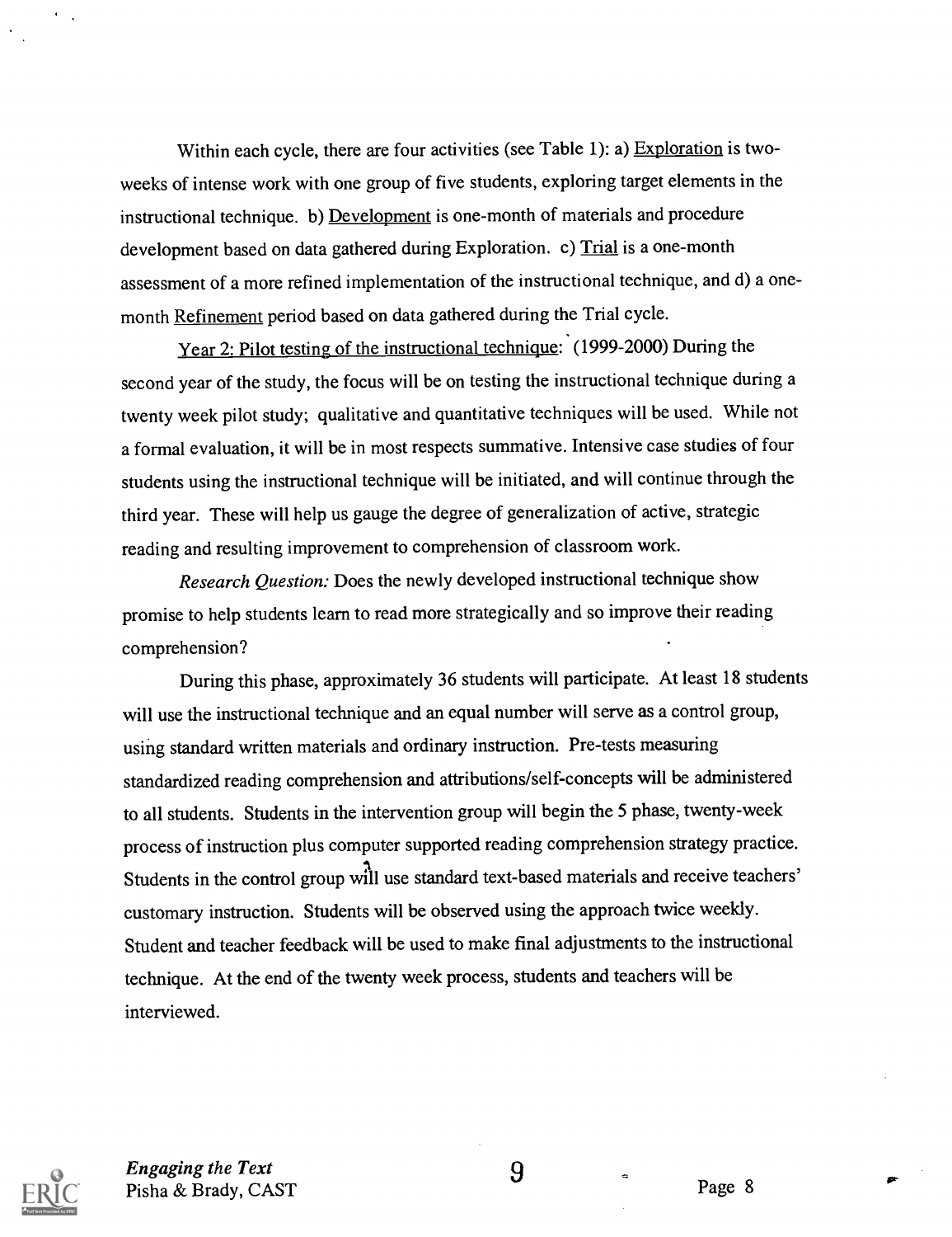For both groups, work samples will be collected regularly and both experimenter designed assessments of reading comprehension and post-tests (the same measures used in pre-testing) will be administered.

Case Studies Investigate generalization of the instructional technique, case studies of four students chosen at random from one of the classrooms using the Year 2 intervention will be conducted during the second and third years of the project. These students will meet our stringent year-three criteria for identification as having a learning disability. During the second year of the study, the students will use the instructional technique, and will be monitored to gather information about their work and progress. Case study activities will include: Bimonthly observations of the students using-the instructional technique, bimonthly observations of the students during reading periods, copies of student work in reading comprehension, pre and post test data in reading comprehension, questioning strategies and attributions/self-concepts around academics, interviews with students and teachers and collection of background information (e.g. IEP, etc.). In the third year of the study (the second year of the case study), these students will not be included in any of the three experimental groups, nor receive any instruction through this project. However, the standardized reading comprehension measures, observations and other data collection procedures will continue. Final case studies will be comprised of two years of data on four individuals.

Year 3: Evaluation of the instructional technique: (2000-2001) During the third year of the proposed study, the focus will be on measuring the effectiveness of the technology-enhanced intervention through a formal summative evaluation, employing a control group and random selection and assignment of students to control or intervention groups. Several schools will participate in this phase of study, yielding a sample of at least 80 middle school students with learning disabilities. Qualitative and quantitative techniques, including standardized measures of reading comprehension, will be used to collect efficacy information.

Research Question: Do learning disabled middle school students develop active strategic reading skills and reading comprehension ability in expository texts more



Engaging the Text  $\qquad \qquad 10$ Pisha & Brady, CAST Page 9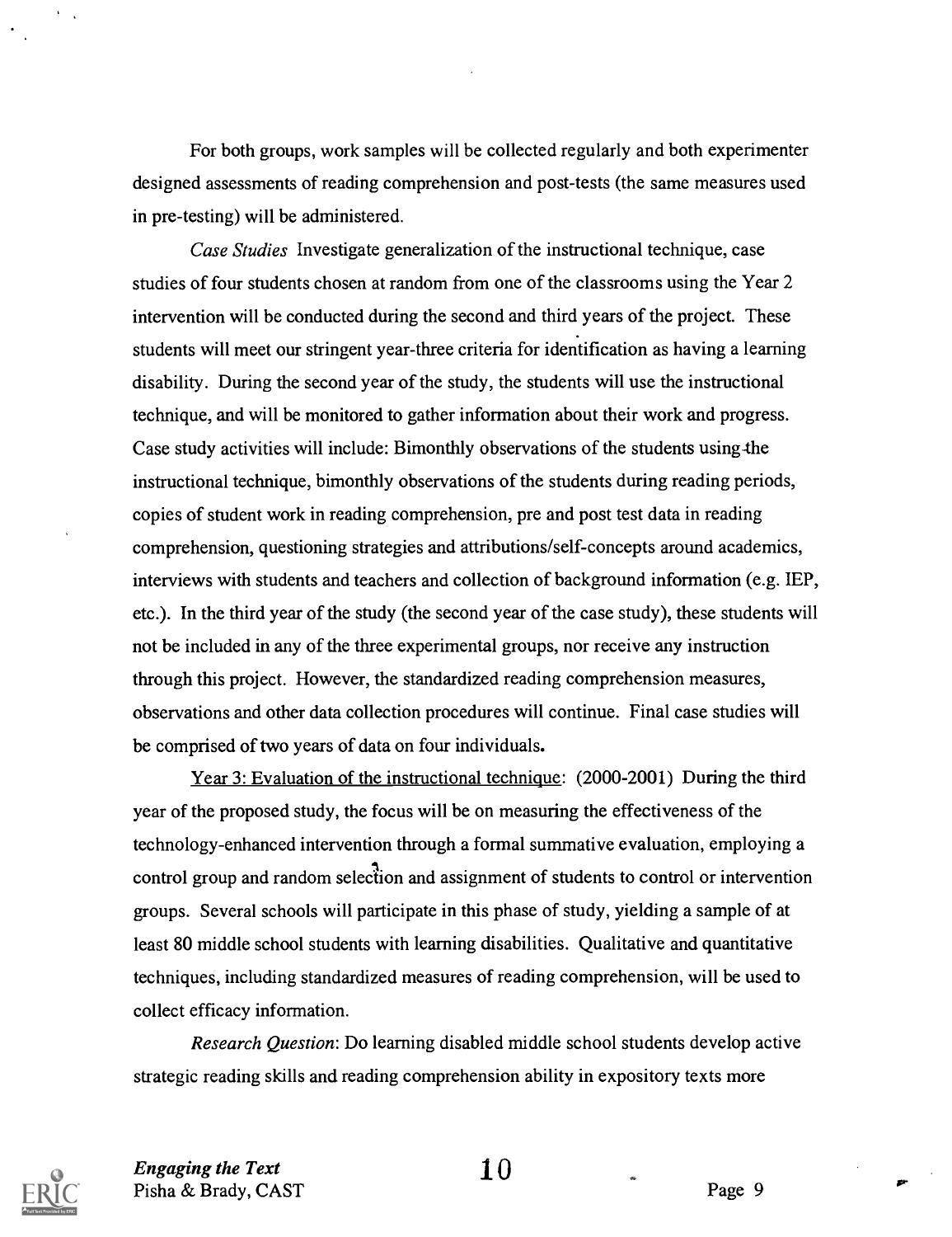rapidly when taught using: a) the Reciprocal Teaching method and standard texts, or b) the newly developed technology-supported technique and electronic texts?

Procedures: The sample (n=80) will be divided at random into two groups: "traditional" Reciprocal Teaching, and the technology-enhanced Reciprocal Teaching group. The "traditional" Reciprocal Teaching group will use standard written materials and will receive instruction using Reciprocal Teaching. The second group use the final form of our new instructional technique, including digitized text and technology supports. Every effort will be made to hold direct instruction and practice time constant across the three groups: 2 1/2 hours per week for 20 weeks.

Pre-tests, post-tests, and interviews will be administered and student work collected.

#### (2) Sample

Students identified as having learning disabilities according to the Individuals with Disabilities Act Amendments of 1997, PL 105-17, criteria and determined to be at least two years behind age expectancy in reading comprehension skills will participate in the study. We will consult our advisory board members to ensure that we remain current with any changes and refinements within the definition and assessment of students with learning disabilities which might evolve during the project.

The following quantitative background information will be gathered on the sample: Computer skills, age, gender, socioeconomic status, ethnicity, and supportive services provided by the school. Informed consent will be obtained from the parents of all students selected to participate in this project evaluation, as well as from the students themselves, and the privacy of the students will be respected throughout. Table 2 below outlines the samples to be used in each year of the study.

|              | <b>Minimum</b><br>sample<br>sizes | <b>Selection</b><br>strategies | Number of<br>schools | Number of<br>classrooms | <b>Groups</b>             |
|--------------|-----------------------------------|--------------------------------|----------------------|-------------------------|---------------------------|
| <b>YEAR1</b> | 20                                | Not randomly<br>selected       |                      |                         | 4 groups of 5<br>students |

Table 2: The samples in each year of the proposed study



Engaging the Text Pisha & Brady, CAST  $11$  Page 10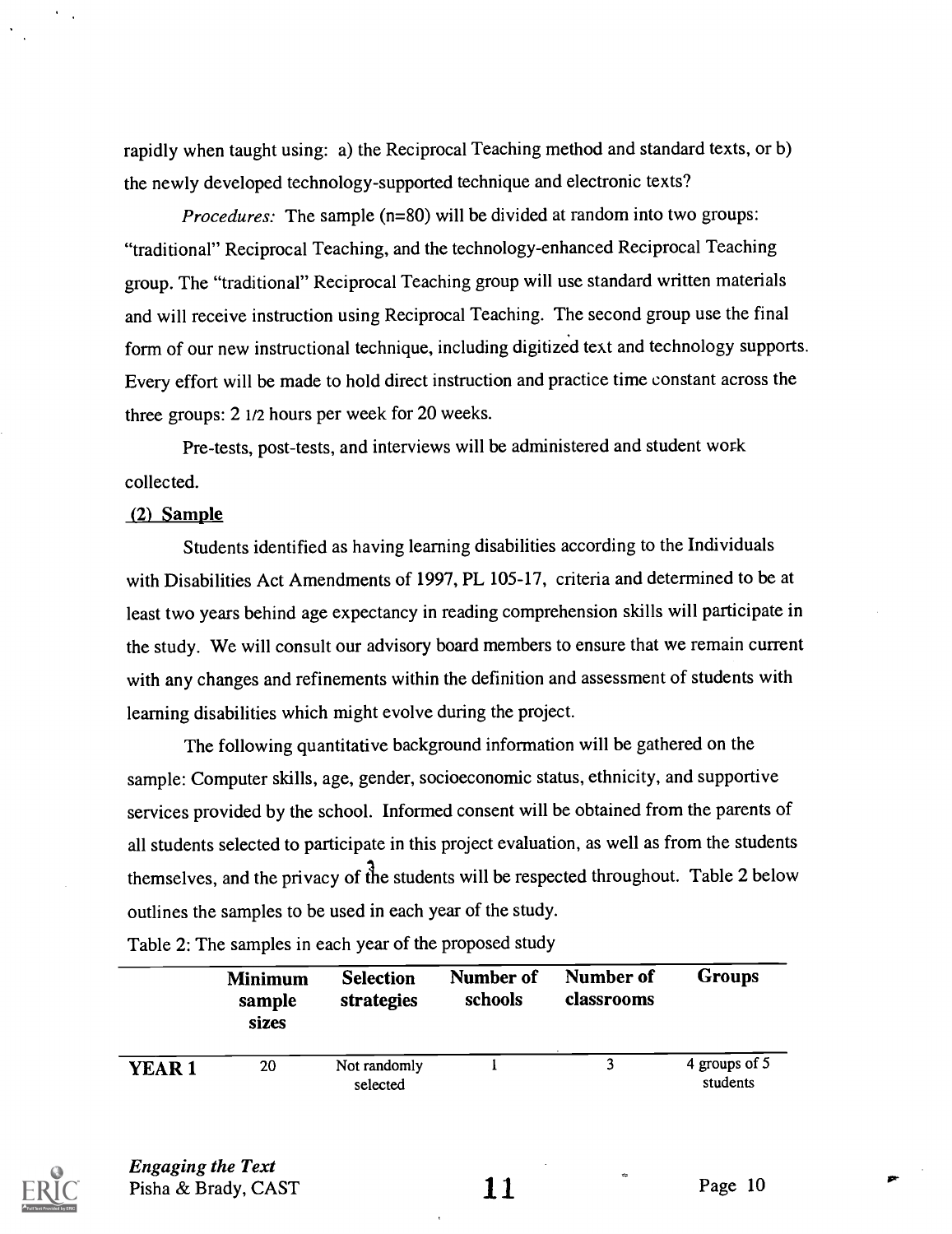| YEAR <sub>2</sub> | 36 | Not randomly<br>selected                        | $\overline{c}$ | At least 3         | 2 groups of 18<br>students<br>(matched by<br>gender & age)                                                 |  |
|-------------------|----|-------------------------------------------------|----------------|--------------------|------------------------------------------------------------------------------------------------------------|--|
| YEAR <sub>3</sub> | 80 | Randomly<br>selected &<br>assigned<br>$\bullet$ | several        | several<br>$\cdot$ | 40 students in<br>each of the 2<br>experimental<br>group<br>(matched by<br>gender, age, &<br>comprehension |  |

#### Year 1:

Four small samples ( $n = 5$ ) of students with learning disabilities will be drawn for in this phase of the study. The samples will not be randomly selected nor matched by gender or other characteristics as this is not necessary during a formative evaluation. Year 2:

A randomly selected sample of at least 36 students with learning disabilities, taken from at 2 middle schools, will be drawn for this year of the study. Half of the sample will be randomly assigned to use the new instructional technique and the other half will form a control group whose instruction will be "traditional" Reciprocal Teaching (refer to Table 2). If possible, students will be selected from 1 classroom in each school to minimize teacher effects, and groups will be matched by gender and age. Otherwise, class membership will be addressed as background data.

Table 3: Experimental groups in the second year of the study

|                                                                   | <b>Materials</b>                                                                                                     | Focus of comprehension instruction                                                         |
|-------------------------------------------------------------------|----------------------------------------------------------------------------------------------------------------------|--------------------------------------------------------------------------------------------|
| <b>Control Group</b>                                              | Standard written<br>materials                                                                                        | Whatever teachers currently provide                                                        |
| <b>Technology Enhanced</b><br><b>Reciprocal Teaching</b><br>Group | Standard written<br>materials plus digitized<br>and enhanced version of<br>materials presented in<br>CAST's eReader. | Reciprocal Teaching instruction, paired<br>with strategic reading practice on<br>computer. |



Engaging the Text  $\frac{2}{\pi}$  Pisha & Brady, CAST 22 Page 11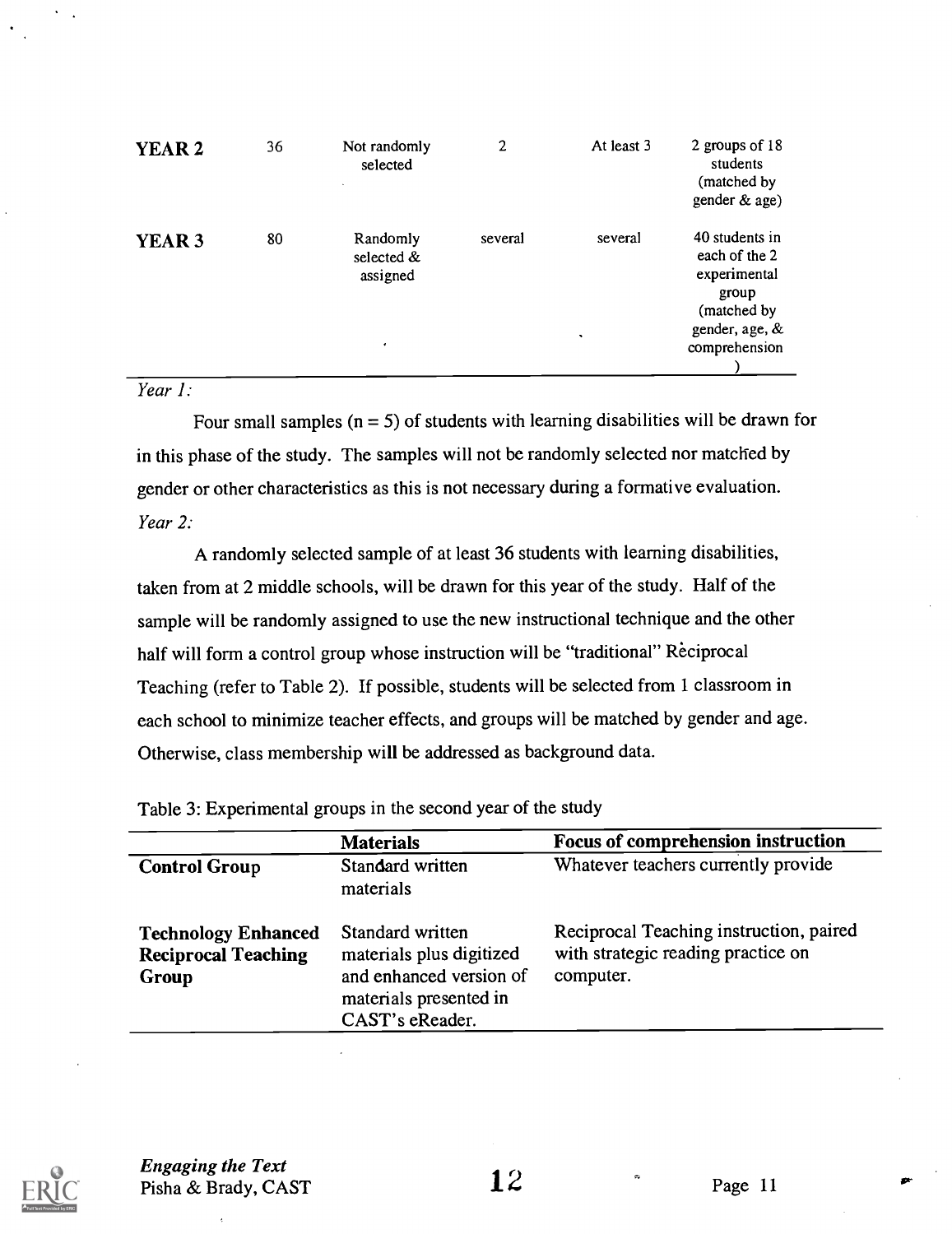Year 3:

A randomly selected sample of at least 80 students with learning disabilities from several middle schools will be drawn. Three groups are used in this phase of study matched by gender, age and reading comprehension levels. Table 3 below outlines these. Table 3: Experimental groups in the third year of the study ( $n =$  at least 40 per group)

|                                                                | <b>Materials</b><br>۰                                                                            | <b>Focus of comprehension</b><br>instruction                                          |
|----------------------------------------------------------------|--------------------------------------------------------------------------------------------------|---------------------------------------------------------------------------------------|
| <b>Reciprocal Teaching Group</b><br>(Control)                  | Standard written materials                                                                       | Reciprocal Teaching instruction<br>& practice                                         |
| <b>Technology Enhanced</b><br><b>Reciprocal Teaching Group</b> | Standard written materials<br>plus digitized and enhanced<br>materials presented on<br>computer. | Reciprocal Teaching<br>instruction, paired strategic<br>reading practice on computer. |

#### (3) Instrumentation

Qualitative data collection methods will include: student and classroom observations, student and teacher interviews, user feedback, copies of student work, and assessment of questioning strategies. Protocols for the student and classroom observations will be developed, in concert with teachers and project participants, and will consist of both systematic and anecdotal avenues for recording students' behaviors during instruction and practice. Protocols for the student interviews will be developed, consisting of questions about their use of the instructional technique, their use of comprehension strategies and their opinions about reading and about themselves as readers. Teacher interviews will consist of questions about their use and effectiveness of instructional technique, attitudes towards the questioning strategies, and feedback about student performance on reading comprehension tasks. Additional data on use of questioning strategies will come from student reports of what strategies they use while reading (elicited at intervals). We will observe the behavior of student pairs as they develop questions for specific passages and explain them to a peer in order to gain insight into the strategies that the student "teacher" knows and uses.



Engaging the Text  $\frac{2\pi a_0 \sin \theta}{2}$  Pisha & Brady, CAST  $13$  Page 12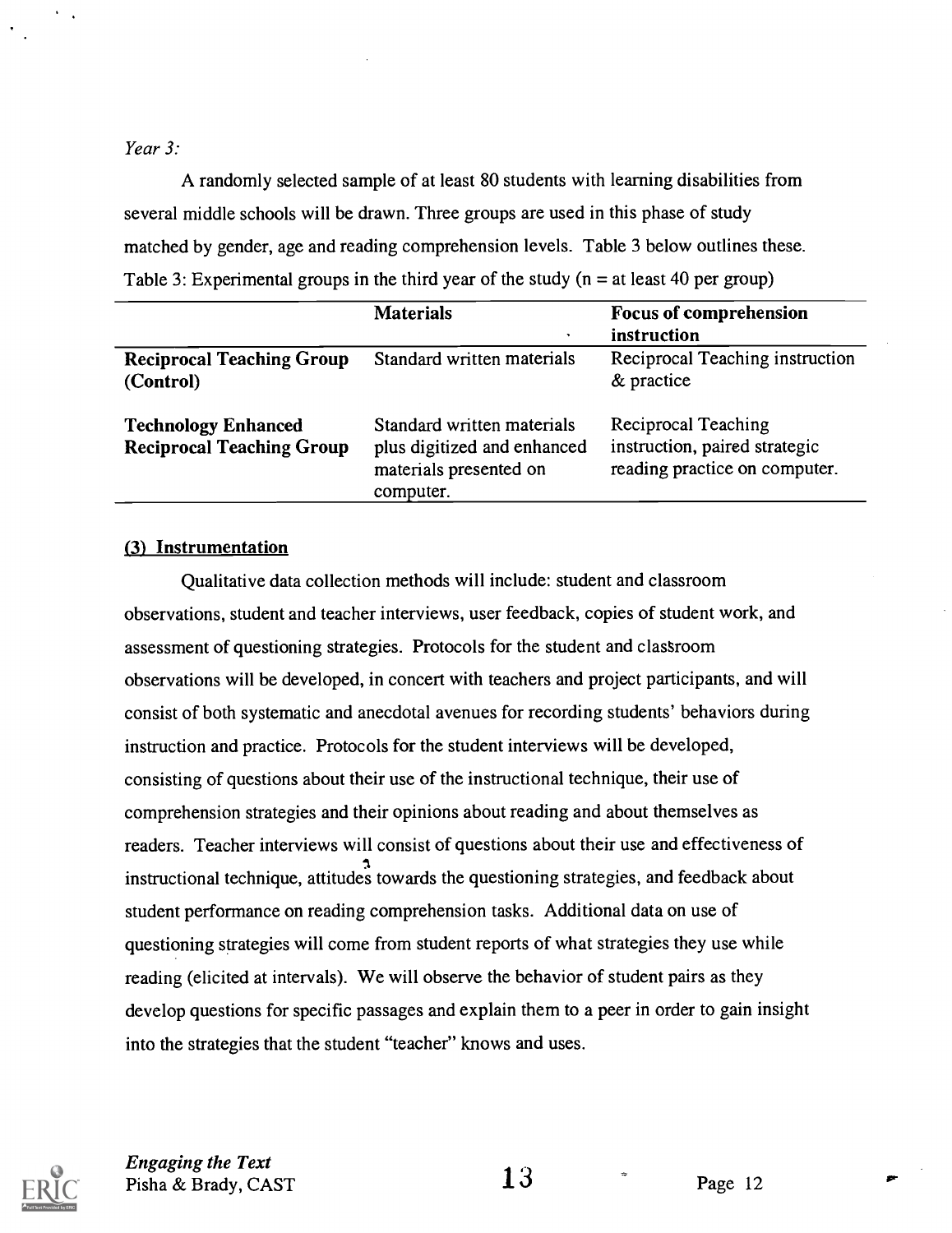Quantitative data collection methods will include: a standardized measure of reading comprehension, experimenter-designed measures of reading comprehension, an experimenter-designed measure of questioning strategies, and two measures that assess students' attributions of academic success or failure and self-concepts as learners. The Stanford 9 Diagnostic Reading Test was selected as the standardized measure of reading comprehension because it is psychometrically robust, highly regarded, and it is administered annually to all middle school students in Boston Public Schools. The experimenter designed measures of reading comprehension and reading strategy use will be developed in concert with participating teachers and advisory board member Scott Paris during the course of the project. Types of comprehension questions will include both literal/factual and interpretive/inferential. Measures of strategy use will include forms of both direct student reports and think-alouds. Portions of the Harter Perceived Competence Scales (Harter, 1982) will be used to assess the students' attributions and self-concepts.

#### (4) Data Analysis Proceedures

Year I data are collected to inform the development process, and so analysis will be systematic but informal, resulting in written recommendations that will guide the development and refinement of the instructional technique. The quantitative data collected during year 2 and year 3 will be analyzed to compare results of the experimental and control groups, as well as within groups (technology enhanced Reciprocal Teaching group, "traditional" Reciprocal Teaching control group), in reading comprehension, questioning strategies and attributions/self-concept. For each year's data, univariate analyses will be performed, and three gain scores will be calculated for each student (reading comprehension, questioning strategies and attributions/selfconcept) by subtracting pre-test scores from post-test scores. Then, three regression models will be fit (each using one of the gain scores as the outcome variable, experimental group as a predictor) to further examine differences between and within experimental and control groups. Independent variables representing background information gathered on students will be created and included in models both individually



Engaging the Text Pisha & Brady, CAST  $14$  Page 13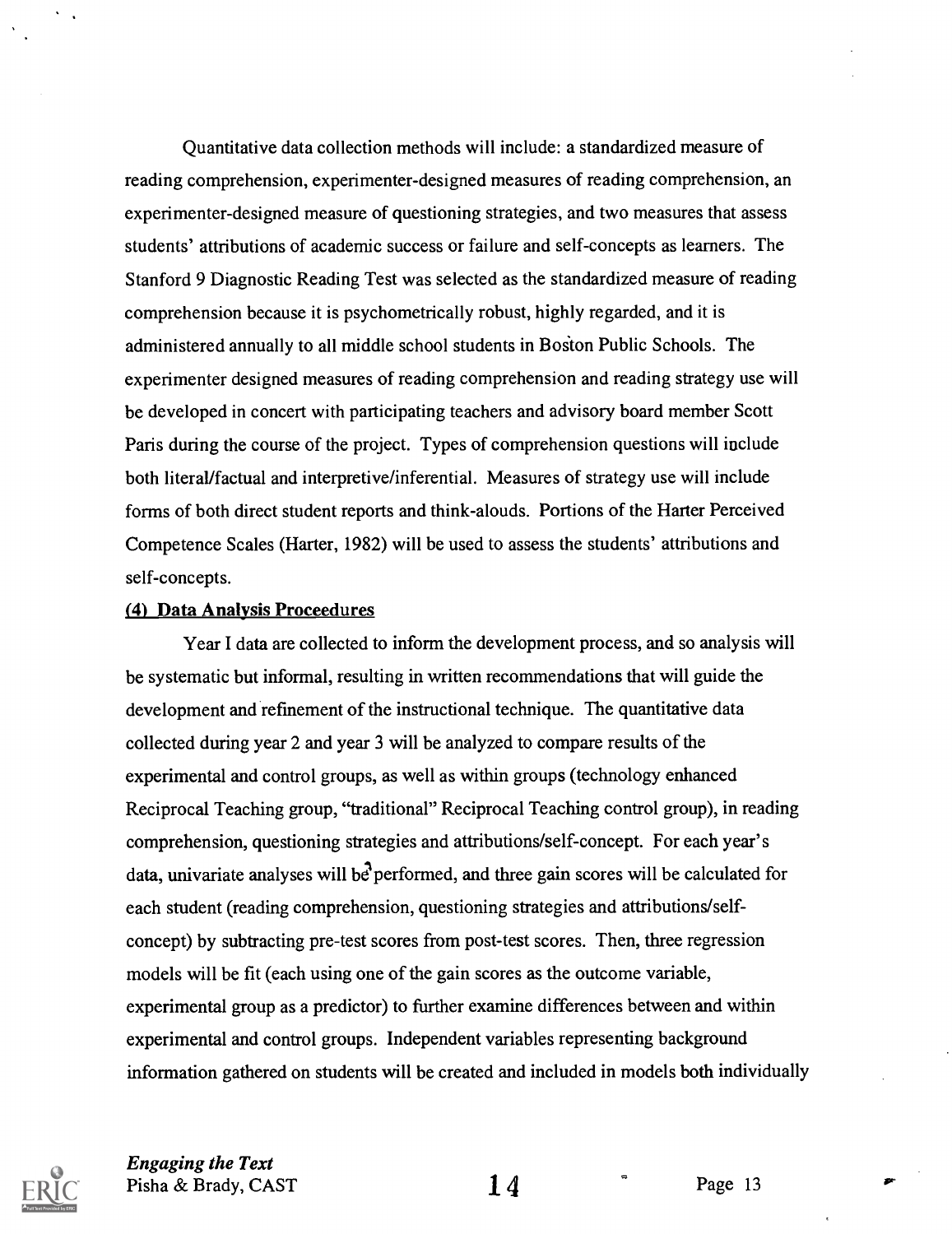and in groups to determine which, if any, are appropriate for use as control variables. Similarly, appropriate interaction variables will be created, and their predictive value evaluated. Residual analyses will be conducted to insure that no unusual individual cases have unduly influenced the analysis.

The qualitative information will be analyzed in different ways, depending upon the purpose for which it was gathered. (Miles & Huberman, 1994)

Case study data are collected to allow us to construct a detailed picture of the processes undertaken by four students as they use the intervention technique. The data for each student will be aggregated and a coding scheme will be developed to capture dimensions of interest. Using Nud•ist, a computer program designed for the task (Sage, 1996), the codes will be assigned to the data which allow simultaneous examination of all data pertaining to any dimension of interest. This will allow efficient construction of 4 narrative case studies (Miles & Huberman, 1994) that will inform discussions of the approach's efficacy, generalization to new contexts, and potentially useful future refinements.

# Bibliography

Flagg, B. N. (1990). Formative evaluation for educational technologies. Hillsdale, NJ: Erlbaum.

Lawson, T. E. (1974). Formative instructional product evaluation. Englewood Cliffs, N.J.: Educational Technology Publications.

Harter, S. (1982). The perceived competency scale for children. Child Development, 53, 87-89.

Sage. (1996). QSR Nud•ist (Version 4). Thousand Oaks, CA: Scolari Sage

Publications Software.

Miles, M.B., & Huberman, A.M. (1994) Qualitative data analysis: An expanded sourcebook (2<sup>nd</sup> edition) Thousand Oaks, CA: Sage Publications.



Engaging the Text Pisha & Brady, CAST  $15$  Page 14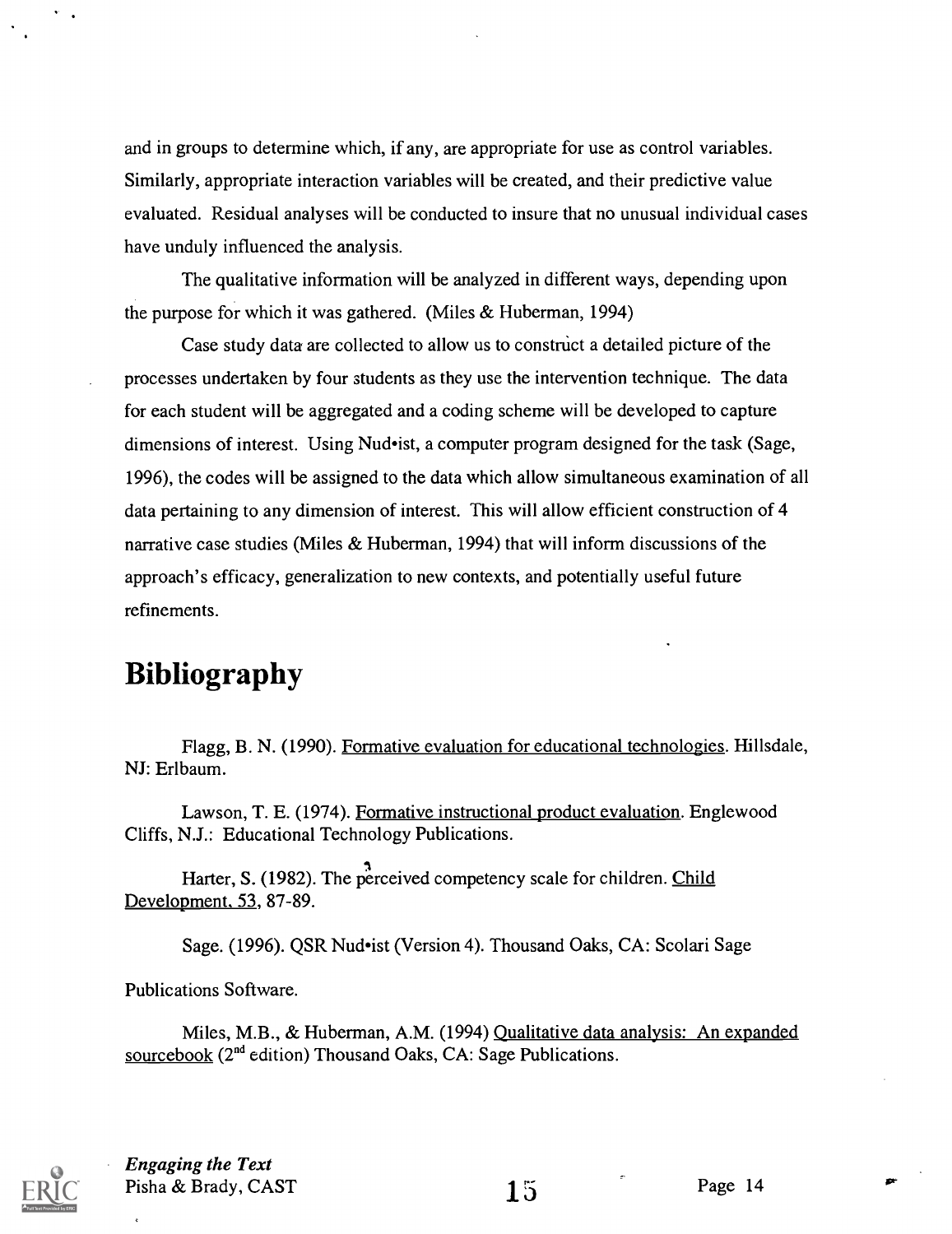

U.S. Department of Education

Office of Educational Research and Improvement (OERI) National Library of Education (NLE) Educational Resources Information Center (ERIC)



# REPRODUCTION RELEASE

(Specific Document)

### I. DOCUMENT IDENTIFICATION:

<sup>Title:</sup> Deeper than Blueberries: A Reciprocal Teaching Method Approact to | Narrative Text in an Electronically Supported Learning Environment

| Author(s):                   | Bart Pisha, Ed.D. and Mary Brady, Ph.D. |  |  |                                     |  |
|------------------------------|-----------------------------------------|--|--|-------------------------------------|--|
| Corporate Source: CAST, Inc. |                                         |  |  | <b>Publication Date:</b><br>4/24/00 |  |

### II. REPRODUCTION RELEASE:

In order to disseminate as widely as possible timely and significant materials of interest to the educational community, documents announced in the monthly abstract journal of the ERIC system, Resources in Education (RIE), are usually made available to users in microfiche, reproduced paper copy, and electronic media, and sold through the ERIC Document Reproduction Service (EDRS). Credit is given to the source of each document, and, if reproduction release is granted, one of the following notices is affixed to the document.

If permission is granted to reproduce and disseminate the identified document, please CHECK ONE of the following three options and sign at the bottom of the page.

| The sample sticker shown below will be<br>affixed to all Level 1 documents                                                                                       | The sample sticker shown below will be<br>affixed to all Level 2A documents                                                                                                                                                                                                                                                                                                                                                                                                                                       | The sample sticker shown below will be<br>affixed to all Level 2B documents                        |
|------------------------------------------------------------------------------------------------------------------------------------------------------------------|-------------------------------------------------------------------------------------------------------------------------------------------------------------------------------------------------------------------------------------------------------------------------------------------------------------------------------------------------------------------------------------------------------------------------------------------------------------------------------------------------------------------|----------------------------------------------------------------------------------------------------|
| PERMISSION TO REPRODUCE AND<br>DISSEMINATE THIS MATERIAL HAS<br><b>BEEN GRANTED BY</b>                                                                           | PERMISSION TO REPRODUCE AND<br>DISSEMINATE THIS MATERIAL IN<br>MICROFICHE, AND IN ELECTRONIC MEDIA'<br>FOR ERIC COLLECTION SUBSCRIBERS ONLY.<br><b>HAS BEEN GRANTED BY</b>                                                                                                                                                                                                                                                                                                                                        | PERMISSION TO REPRODUCE AND<br>DISSEMINATE THIS MATERIAL IN<br>MICROFICHE ONLY HAS BEEN GRANTED BY |
| ca <sub>4</sub>                                                                                                                                                  |                                                                                                                                                                                                                                                                                                                                                                                                                                                                                                                   |                                                                                                    |
| TO THE EDUCATIONAL RESOURCES<br><b>INFORMATION CENTER (ERIC)</b>                                                                                                 | TO THE EDUCATIONAL RESOURCES<br><b>INFORMATION CENTER (ERIC)</b>                                                                                                                                                                                                                                                                                                                                                                                                                                                  | TO THE EDUCATIONAL RESOURCES<br><b>INFORMATION CENTER (ERIC)</b>                                   |
|                                                                                                                                                                  | 2A                                                                                                                                                                                                                                                                                                                                                                                                                                                                                                                | 2B                                                                                                 |
| Level 1                                                                                                                                                          | Level 2A                                                                                                                                                                                                                                                                                                                                                                                                                                                                                                          | Level 2B                                                                                           |
|                                                                                                                                                                  |                                                                                                                                                                                                                                                                                                                                                                                                                                                                                                                   |                                                                                                    |
| Check here for Level 1 release, permitting<br>reproduction and dissemination in microfiche or other<br>ERIC archival media (e.g., electronic) and paper<br>copy. | Check here for Level 2A release, permitting<br>reproduction and dissemination in microfiche and in<br>electronic media for ERIC archival collection<br>subscribers only                                                                                                                                                                                                                                                                                                                                           | Check here for Level 2B release, permitting<br>reproduction and dissemination in microfiche only   |
|                                                                                                                                                                  | Documents will be processed as indicated provided reproduction quality permits.                                                                                                                                                                                                                                                                                                                                                                                                                                   |                                                                                                    |
|                                                                                                                                                                  | If permission to reproduce is granted, but no box is checked, documents will be processed at Level 1.                                                                                                                                                                                                                                                                                                                                                                                                             |                                                                                                    |
|                                                                                                                                                                  | I hereby grant to the Educational Resources Information Center (ERIC) nonexclusive permission to reproduce and disseminate this document<br>as indicated above. Reproduction from the ERIC microfiche or electronic media by persons other than ERIC employees and its system<br>contractors requires permission from the copyright holder. Exception is made for non-profit reproduction by libraries and other service agencies<br>to satisfy information needs of educators in response to discrete inquiries. |                                                                                                    |
| Signature:                                                                                                                                                       | Printed Name/Position/Title:                                                                                                                                                                                                                                                                                                                                                                                                                                                                                      |                                                                                                    |
| Sign<br>here, $\rightarrow$<br>Organization/Address:<br>please<br>CAST                                                                                           | Telephone:<br><u>978–531</u><br>E-Mail Address:                                                                                                                                                                                                                                                                                                                                                                                                                                                                   | Bart Pisha.<br>Dir.<br>of<br>Research<br>FAX:<br>$-0192$<br>-8555<br>1978–<br>Date:<br>6/1/00      |